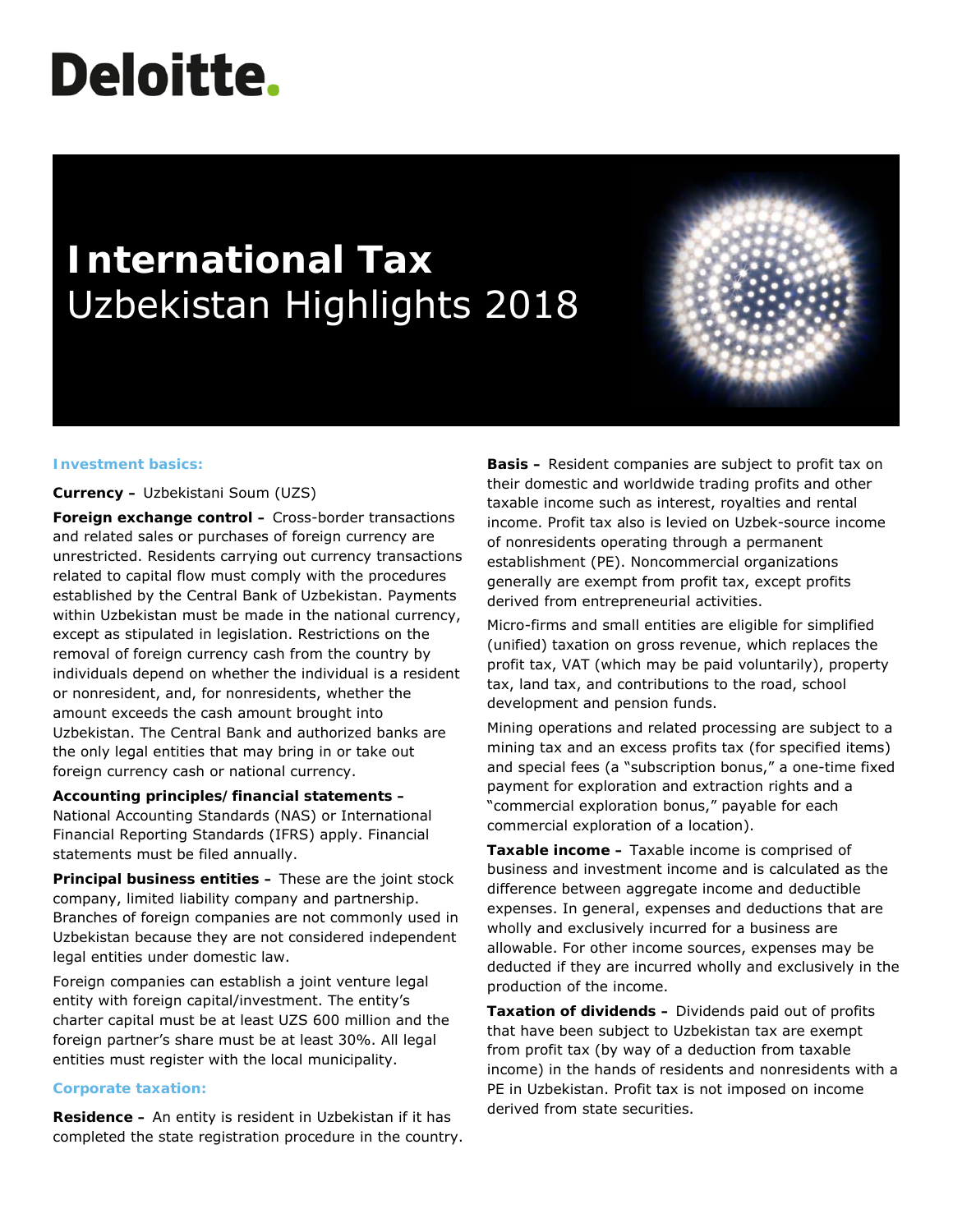**Capital gains –** Capital gains are treated as ordinary income and are subject to the standard rate of profit tax. However, tax liability on capital gains arises only when a gain is recorded on the books arising from the sale of shares for a higher price.

**Losses –** Losses (which must be based on financial year results) may be carried forward for five years (except for losses incurred while the taxpayer was exempt from profit tax). However, the aggregate amount of losses carried forward in each subsequent year may not exceed 50% of taxable income of the current tax period. The carryback of losses is not permitted.

**Rate –** The general profit tax rate is 14%, with a 22% rate applicable to banks. Mobile operator companies are liable to pay additional income tax if the relevant profitability threshold is met.

The common unified tax rate is 5%, although the rate is different for certain industries. Entertainment companies and companies with lease income (more than 60%) derived from the rental of sales outlets are taxed at 30%. There also are various set rates for trading and catering companies. The unified tax rate is lower for companies established in remote regions.

#### **Surtax –** No

**Alternative minimum tax –** An alternative tax mainly is applied to private entrepreneurs at tax rates ranging between 0.5 and seven times the monthly minimum wage, depending on the type of activities.

**Foreign tax credit –** Foreign profit tax paid by an Uzbek resident company may be credited against Uzbek profit tax in accordance with an applicable tax treaty. A payment notification, a certificate from the foreign tax authorities or other document confirming payment of the foreign profit tax is sufficient proof to receive the credit.

**Participation exemption –** No, but see "Taxation of dividends," above.

# **Holding company regime –** No

**Incentives –** Legal entities engaged in specific activities may be granted a temporary exemption from profit tax, property tax and the unified tax payment. Additionally, companies that incur capital expenditure to expand general production capacity, reconstruct industrial structures, modernize production facilities and equipment, etc., may deduct that expenditure (net of depreciation) from the taxable base over a five-year period (up to a maximum of 30% of the taxable base each year).

Favorable tax and customs regimes are available to companies registered in special industrial and free economic zones.

# **Withholding tax:**

**Dividends –** Dividends paid to a resident or nonresident are subject to a 10% withholding tax. The rate applicable to a nonresident may be reduced under a tax treaty.

**Interest –** Interest paid to a resident or nonresident is subject to a 10% withholding tax. The rate applicable to a nonresident may be reduced under a tax treaty.

**Royalties –** Royalties and similar payments (e.g. lease payments) made to a nonresident are taxed at a rate of 20%. The applicable rate may be reduced under a tax treaty.

**Technical service fees –** No

**Branch remittance tax –** No

**Other –** Nonresidents are subject to withholding tax as follows: 10% for insurance premiums under insurance, со-insurance and reinsurance contracts; and 6% on payments for telecommunications services for international communications and income from transportation and shipping services.

# **Other taxes on corporations:**

#### **Capital duty –** No

**Payroll tax –** A company must make a unified social contribution (for purposes of the pension, employment and professional trade union funds) calculated as 15% of the employee's salary for micro-firms and small entities and 25% in other cases.

**Real property tax –** A 5% property tax is levied on immovable assets of a legal entity. The rate is doubled on machinery delivered but not installed by the due date and construction in progress with overdue deadlines.

**Social security –** A company must contribute 3.2% of gross revenue to the "republican" funds (in addition to the unified social contribution). Micro-firms and small entities using the general taxation regime are not contributors to the pension, road and school funds (from gross revenue), except for companies producing excisable goods and extracting mineral products.

**Stamp duty –** Stamp duty is levied on claims submitted to courts, notarial actions, state registration of legal entities and various licenses.

**Transfer tax –** No

# **Anti-avoidance rules:**

**Transfer pricing –** The tax authorities may adjust revenue derived from related party transactions to reflect the market rate.

**Thin capitalization –** No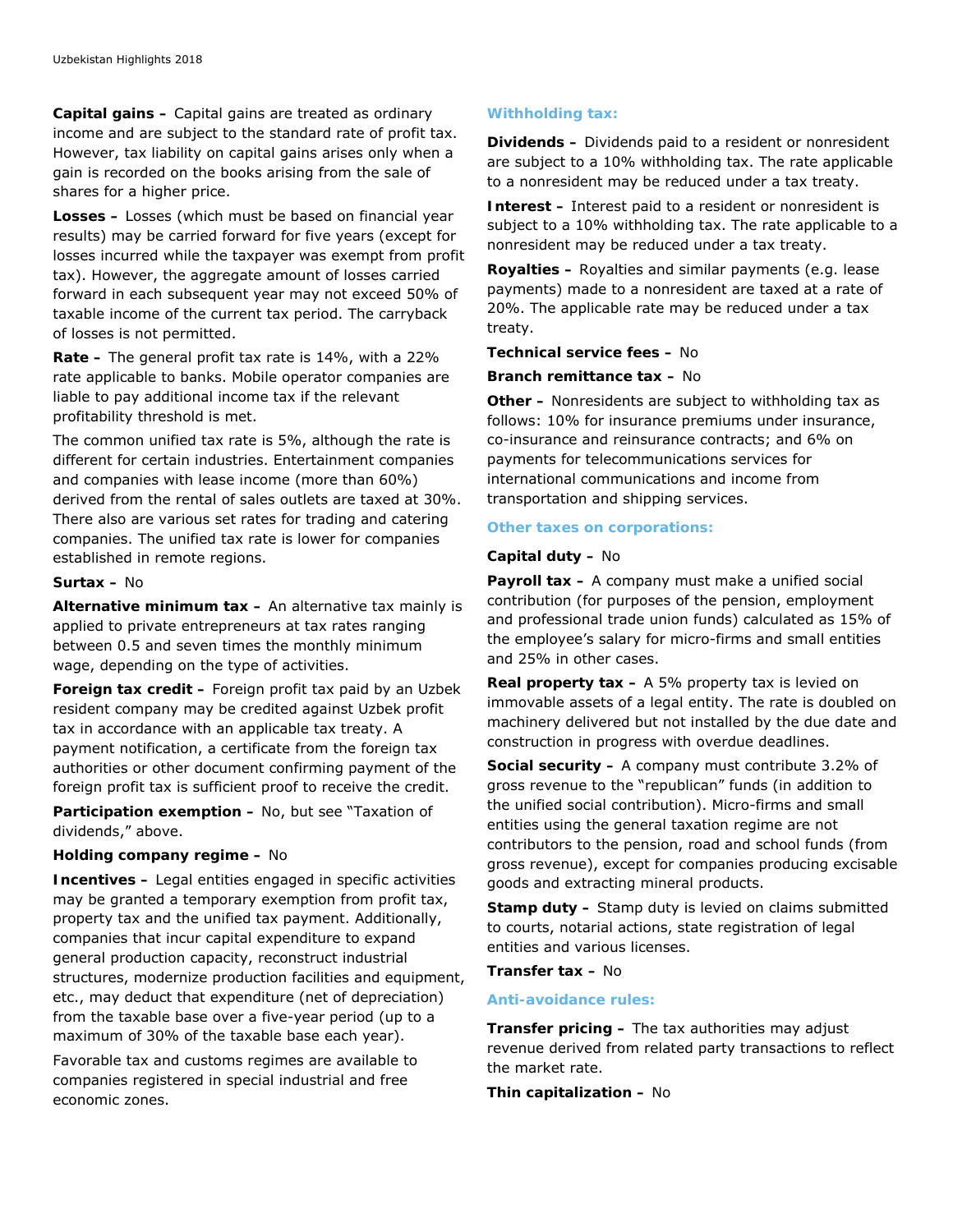#### **Controlled foreign companies –** No

**Disclosure requirements –** Some disclosure rules apply under NAS.

**Other –** A state body carries out special control functions to regulate monopolistic activities of entities (e.g. a listing of monopolistic companies, determination of antimonopolistic sectors and the monitoring of prices).

#### **Compliance for corporations:**

#### **Tax year –** Calendar year

**Consolidated returns –** In general consolidated returns are not permitted; each company (taxpayer) must file its own return. However, banks are required to file a consolidated return, but their branches must submit separate returns.

**Filing requirements –** Resident companies must file a quarterly return of corporate profit tax no later than the 25th day of the month following the accounting quarter, and an annual return must be filed on/before 15 February following the reporting year. A payment equal to onethird of the estimated tax must be paid quarterly by Uzbek companies with foreign investment; the annual return and final payment are due by 25 March after the close of the tax year.

Nonresidents that have a PE in Uzbekistan must file an annual return by 25 March of the year following the accounting year, calculating the profit tax due and reporting on the nature of the entity's activities. If the activities terminate before the end of the calendar year, the relevant documents must be filed within one month after termination.

**Penalties –** Penalties may be imposed for failure to register an activity; the fine is 50 to 100 times the monthly minimum wage or 10% to 50% of earned revenue. A late or missing return is subject to administrative penalties (approximately USD 22 to USD 150). A 0.033% fine is charged for late payment of a tax liability for each day that payment is delayed.

# **Rulings –** No

#### **Personal taxation:**

**Basis –** Resident individuals are taxable on worldwide income; nonresidents are taxable only on income received in Uzbekistan.

**Residence –** An individual is resident if he/she is domiciled in Uzbekistan on a permanent basis or is physically present in Uzbekistan for at least 183 days in any consecutive 12-month period.

**Filing status –** Joint filing is not permitted; spouses are taxed on a separate basis.

**Taxable income –** Taxable income includes wages and salaries (including work awards, one-time bonuses, annual additional payments for holidays, etc.); benefits such as training, certain childcare services, catering and travel tickets or related compensation; and "other income" (e.g. awards, prizes, cash awards from competitions, contests, etc.).

Income from healthcare benefits, inheritances, insurance premiums and repayments, etc., is nontaxable

**Capital gains –** Income derived by an individual from the sale of private property is taxable income.

**Deductions and allowances –** No

**Rates –** Progressive rates up to 22.5%

#### **Other taxes on individuals:**

#### **Capital duty –** No

**Stamp duty –** Stamp duty is levied on claims submitted to courts, notarial actions, state registration of legal entities and various licenses.

### **Capital acquisitions tax –** No

**Real property tax –** Land and property taxes may be levied on individuals owning, possessing, renting or otherwise using land and owning real property. The taxable base for land is the area and the tax rate is determined by the government for each region. A property tax rate of between 0.2% and 0.35% applies to the cadastral value of real property.

**Inheritance/estate tax –** No

**Net wealth/net worth tax –** No

**Social security –** The employer must withhold an 8% contribution to the pension fund from a resident employee's gross salary. An employee also can contribute to a voluntary pension savings fund.

# **Compliance for individuals:**

#### **Tax year –** Calendar year

**Filing and payment –** Employment income and passive income are taxed by withholding at source. For other types of income, an individual must submit an income declaration, with income assessed on the basis of the declaration. Filing for such declared income is due by 1 April, with payment made by 1 June of the year following the calendar year.

**Penalties –** Failure to meet deadlines or failure to provide a tax declaration is subject to administrative penalties (approximately USD 22 to USD 150). A 0.033% fine is charged for late payment of a tax liability for each day that payment is delayed.